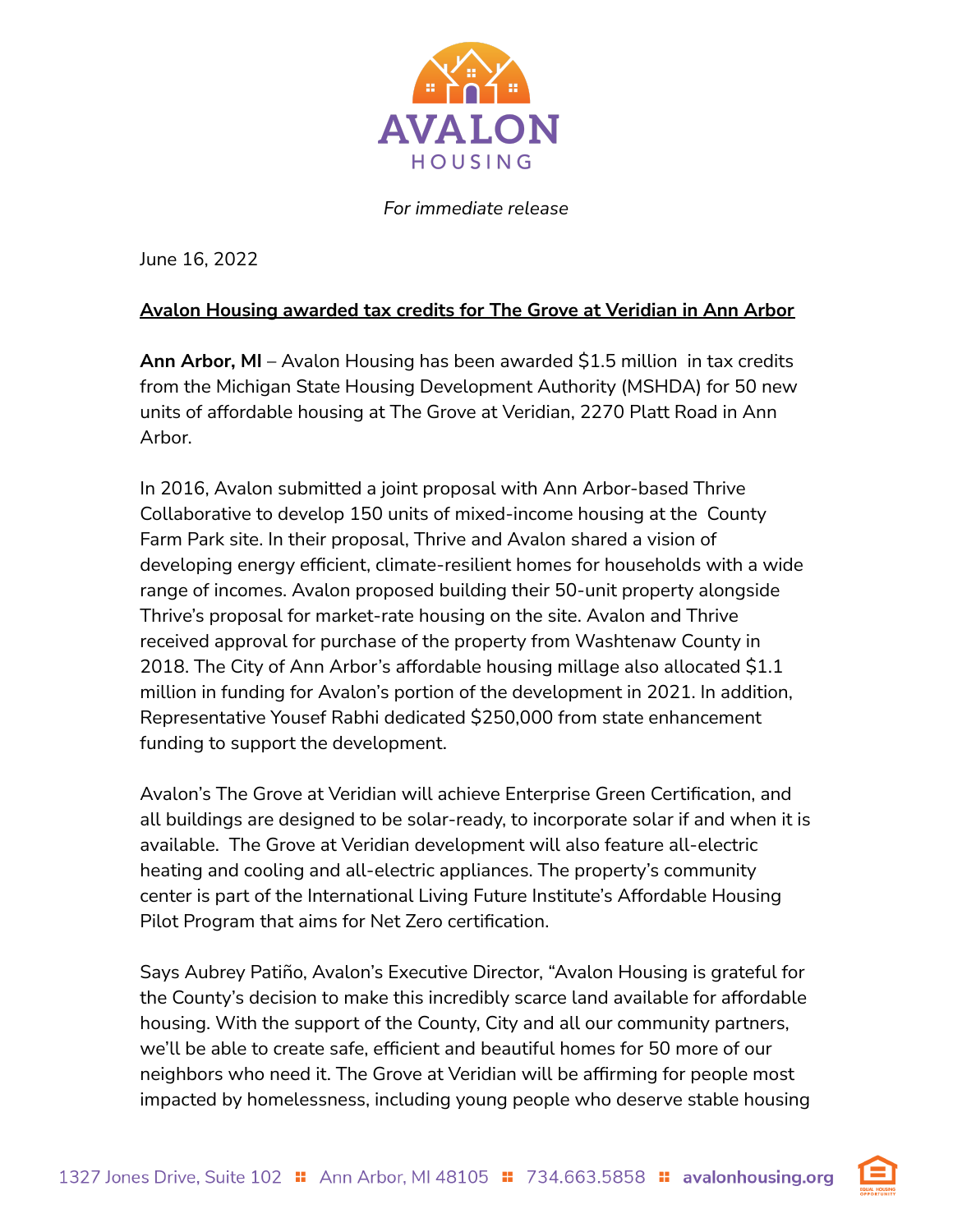at a time in their lives when they should be able to focus on things other than survival. Real change can happen when people come together with a shared vision, as our community has here."

Avalon's tax credit award is part of a total \$13 million in affordable housing investments announced by Governor Gretchen Whitmer. Says Whitmer: "Michigan should always be a place where everyone can afford to live, work, and raise a family. As rent and home prices increase across the country, we are moving forward with an aggressive plan here in Michigan to build more quality affordable housing. This will help put money back in people's pockets, and give them a place to call home."

All of Avalon's units will be affordable housing, for households earning up to 60% of the Area Median Income (AMI). At least thirty (30) of Avalon's units will be supportive housing units for households with project-based vouchers and incomes up to 30% of AMI who are exiting homelessness. Ten (10) of those thirty units will be reserved for young people experiencing homelessness or housing instability who are served by Ozone House.

Avalon will be requesting project-based rent vouchers for the supportive housing units through MSHDA. Through these vouchers, contract rents can be set at fair market rental rates while retaining affordability for low- and extremely low-income households, who pay 30% of their income as tenant rent.

The Grove at Veridian will offer ample access to green space and naturescapes, plus access to quality schools, public transit, a nearby park, and other amenities. In addition, Avalon and Thrive have worked together to design complimentary exterior architectural appearances for their developments, as well as shared common areas and pedestrian and vehicular pathways.

Construction of The Grove at Veridian is expected to start in 2023, with occupancy starting in 2025.

###

Avalon Housing, Inc. is a Washtenaw County non-profit created in 1992 as a long-term solution to homelessness. Avalon develops, owns and manages supportive housing for over 800 of